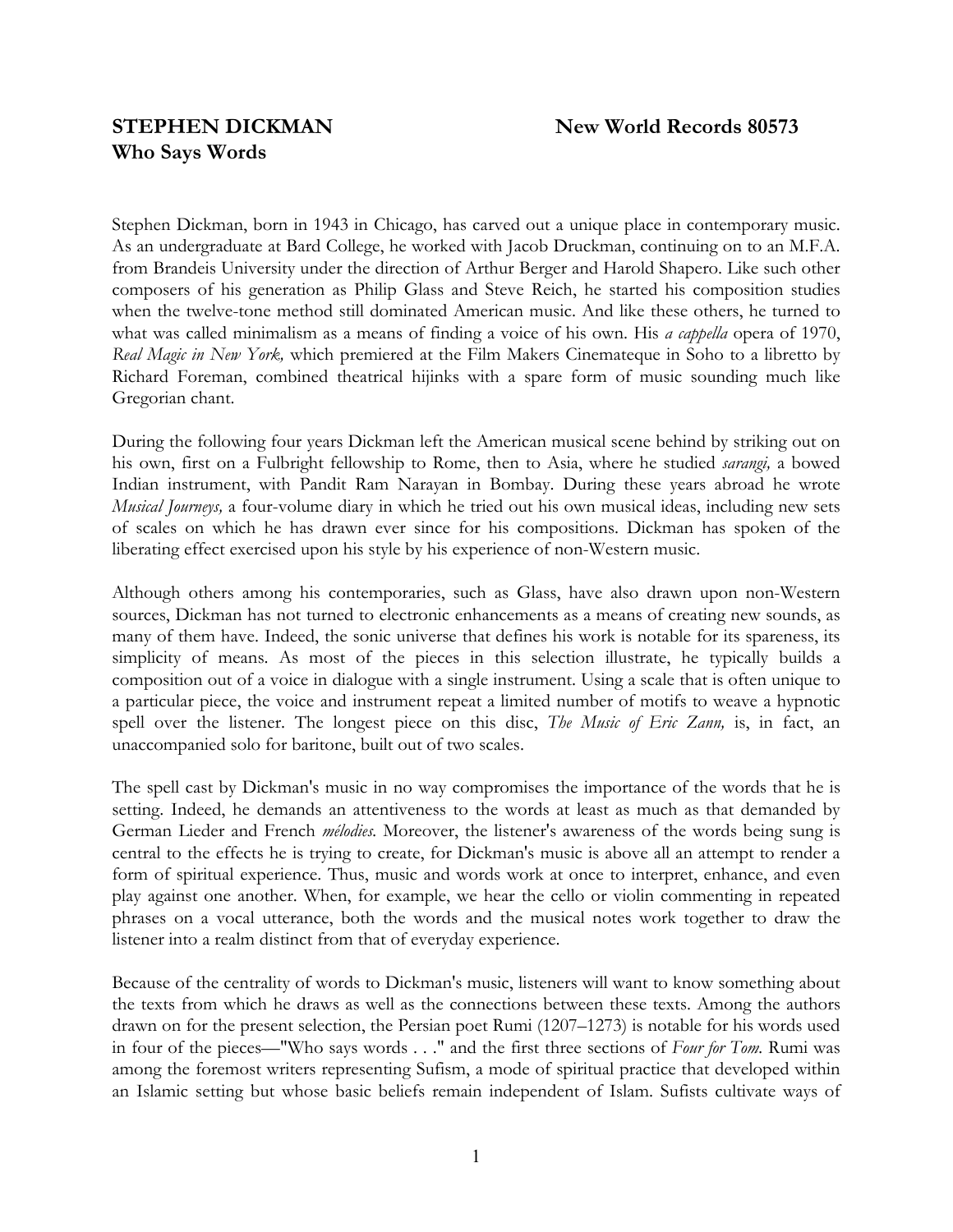achieving ecstatic states within the context of the natural world.

The key images of Sufist writing—wine, touch, music above all—suggest the means by which these states are achieved. Anglophone readers are generally familiar with some Sufist ideas through Edward Fitzgerald's classic rendering of the Sufist poet Omar Khayyam during the Victorian period; similarly, German readers were introduced to Sufism through Goethe's adaptations (some later realized musically by Schubert) of Hafiz.

But in recent years it is Rumi's poetry, more than that of any other Sufist, that has attracted not only a number of translators but also such diverse composers as Glass, R. Murray Schafer, and Jonathan Harvey. Dickman has in fact been setting Rumi texts since the mid-1970s, beginning with "Songs for Three Sopranos and Three Violins." Since song is a prime way to attain the inward experience sought by Sufism, it is appropriate that these texts should realize themselves in musical form—and particularly in a form such as Dickman's, that can communicate with contemporary audiences. Indeed, the quiet joyfulness central to Dickman's musical style makes these poems especially suitable to the work of this composer. As we hear the piano's ostinato in "Dissolver of Sugar," the second of the *Four for Tom* songs, we recognize, for example, that this simple, persistent tune is the perfect expression of the speaker's longing to break his earthly bonds. Or note the rising scale in both the voice and the piano near the end of " . . . how it is," the third of these songs, as the speaker seeks union with the Deity by means of touch. Through this musical dialogue Dickman realizes the notion of what the text calls "a constant conversation" between self and God with which Rumi's text concludes.

Prominent though Rumi may be within Dickman's work, it is significant that the texts upon which he draws represent a wide variety of beliefs and cultures. Thus, the texts within this particular selection evoke modes of spiritual experience ranging from the Hasidism of *Rabbi Nathan's Prayer;* the Sufism of the Rumi texts; the Buddhism of the Tibetan saint, Milarepa, in the final of the *Four for Tom* songs; the otherworldliness suggested by the Gothic tradition in *The Music of Eric Zann.* 

Although *Rabbi Nathan's Prayer,* like the other pieces, is based on Dickman's own scales, the melismas we hear suggest traditional Jewish chant. And here is a text addressed to a powerful transcendent God ("You are so powerful," the supplicant keeps saying to his Master). By contrast, the Rumi texts suggest a convivial deity, while Milarepa's Buddhism does not predicate anything at all recognizable as a supreme being. Yet the ecumenical nature of these texts by no means compromises the unity of the sounds into which they are transformed, for they all breathe the same musical and spiritual air that marks Dickman's work throughout.

A similar spiritual quality is evident in *The Music of Eric Zann,* in which a tale out of the Gothic literary tradition allows Dickman the opportunity to suggest a world beyond that of ordinary experience. The text's author is H. P. Lovecraft (1890–1937), whose horror stories evoke such earlier writers in this tradition as E. T. Hoffmann and Edgar Allen Poe. Like some of Hoffmann's tales, this narrative is centered around a weird musician, one whose very strangeness, moreover, is intimately linked to the otherworldly forces that each author seeks to invoke. The chanting nature of this unaccompanied piece helps awaken and underscore the sense of awe, indeed awe-fulness (in the primary sense of this word), that overcomes both the narrator and listener in the course of the performance. The theatrical nature of this work, though evident even without visual cues, was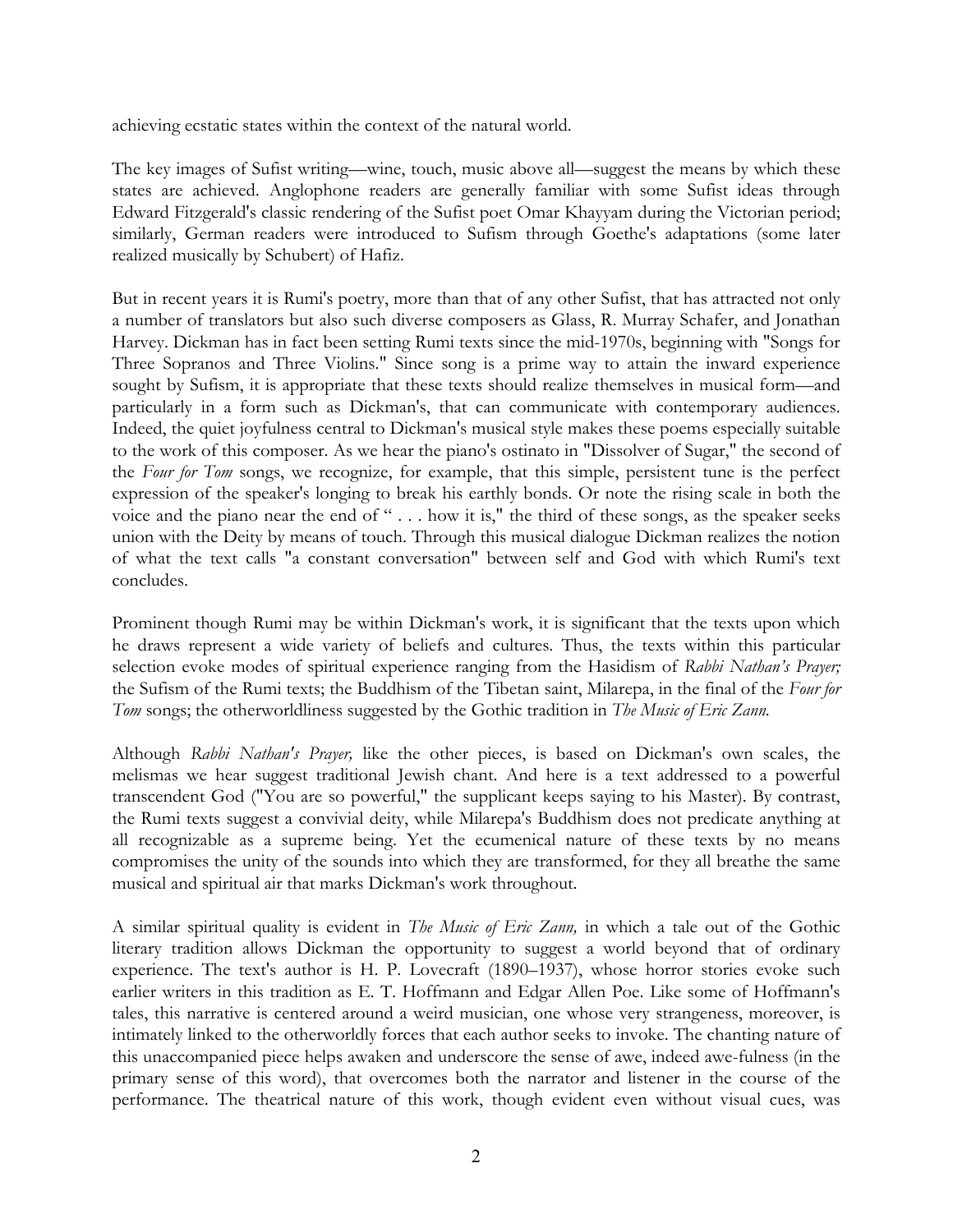underscored at its first performance in May 1999, when Thomas Buckner dressed in a cape and hat to re-create the story's Old-World setting. Yet the chant he performs proceeds by the sparest of means: Even the slightest changes in pitch, rhythm, or dynamics give us the signals we need to lead us into the mysterious other world that Eric Zann's music conjures up for us. Note, for instance, the way the voice strains upward in pitch near the end to speak of the "powers opposed to me" or of the "unknown things of the night."

Only one of the pieces on this disc, *Indian Wells,* is without text. Its title derives not from that distant land that helped liberate Dickman's musical style, but from the name of the street on which he resided at its time of composition. The solo piano plays with several scales in an improvisatory manner that gives it a theatricality without specific reference to any scene or subject matter. Yet within the context of the vocal pieces, we also recognize an otherworldly quality wholly typical of Stephen Dickman's unique world of sounds.

—Herbert Lindenberger

Herbert Lindenberger *is Avalon Foundation Professor of Humanities at Stanford University and has published books on both literature and music, most recently* Opera in History: From Monteverdi to Cage *(Stanford University Press, 1998).*

# *THE MUSIC OF ERIC ZANN* (H. P. Lovecraft)

(The material in italics is part of the original, but not used in the composition)

I have examined maps of the city with the greatest care, yet have never again found the Rue d'Auseil. These maps have not been modern maps alone, for I know that names change. I have, on the contrary, delved deeply into all the antiquities of the place, and have personally explored every region, of whatever name, which could possibly answer to the street I knew as the Rue d'Auseil. But despite all I have done, it remains a humiliating fact that I cannot find the house, the street, or even the locality, where during the last months of my impoverished life as a student of metaphysics at the university, I heard the music of Eric Zann.

*That my memory is broken, I so not wonder; for my health, physical and mental, was gravely disturbed throughout the period of my residence in the Rue d'Auseil, and I recall that I took none of my few acquaintances there. But that I cannot find that place again is both singular and* 

*perplexing; for it was within a half-hour's walk of the university and was distinguished by peculiarities which could hardly be forgotten by anyone who had been there. I have never met a person who has seen the Rue d'Auseil.* 

The Rue d'Auseil lay across a dark river bordered by precipitous brick blear-windowed warehouses and spanned by a ponderous bridge of dark stone. It was always shadowy along that river, as if the smoke of neighboring factories shut out the sun perpetually. The river was also odorous with evil stenches which I have never smelled elsewhere, and which may some day help me to find it, since I should recognize them at once. Beyond the bridge were narrow cobbled streets with rails; and then came the ascent, at first gradual, but incredibly steep as the Rue d'Auseil was reached.

I have never seen another street as narrow and steep as the Rue d'Auseil. It was almost a cliff, closed to all vehicles, consisting in several places of flights of steps, and ending at the top in a lofty ivied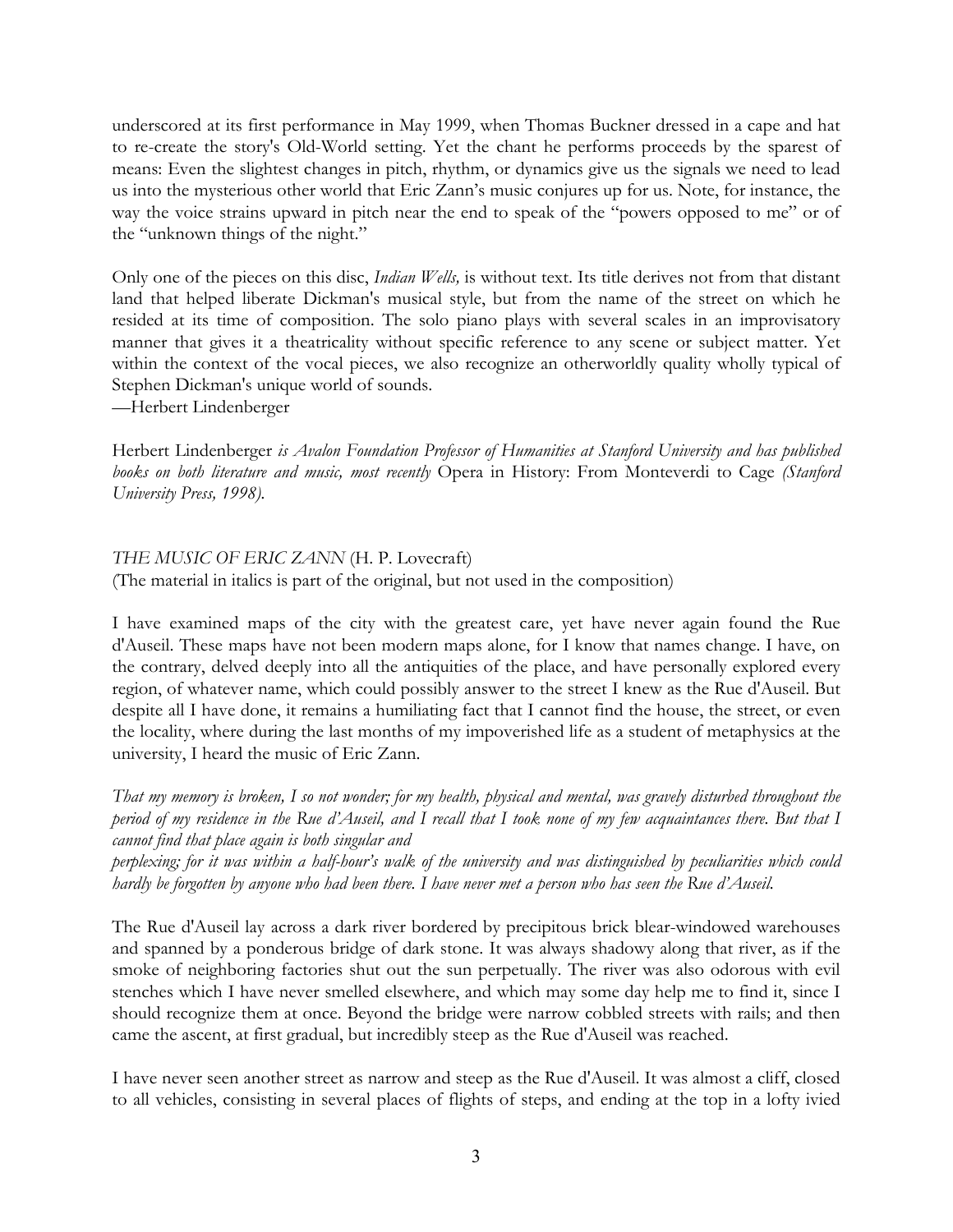wall. Its paving was irregular, sometimes stone slabs, sometimes cobblestones, and sometimes bare earth with struggling greenish-grey vegetation. The houses were tall, peaked-roofed, incredibly old, and crazily leaning backward, forward, and sidewise. Occasionally an

opposite pair, both leaning forward, almost met across the street like an arch; and certainly they kept most of the light from the ground below. There were a few overhead bridges from house to house across the street.

*The inhabitants of that street impressed me peculiarly. At first I thought it was because they were all silent and reticent; but later decided it was because they were all very old.* I do not know how I came to live on such a street. *But I was not myself when I moved there.* I had been living in many poor places, always evicted for want of money; until at last I came upon that tottering house in the Rue d'Auseil kept by the paralytic Blandot. It was the third house from the top of the street, and by far the tallest of them all.

My room was on the fifth storey; the only inhabited room there, since the house was almost empty. On the night I arrived I heard strange music from the peaked garret overhead, and the next day asked old Blandot about it. He told me it was an old German-viol player, a strange dumb man who signed his name as Eric Zann, and who played evenings in a cheap theatre orchestra; adding that Zann's desire to play in the night after his return from the theatre was the reason he had chosen this lofty and isolated garret room, whose single gable window was the only point on the street from which one could look over the terminating wall at the declivity and panorama beyond.

*Thereafter* I heard Zann every night, *and although he kept me awake,* I was haunted by the weirdness of his music. *Knowing little of the art myself,* I was *yet* certain that none of his harmonies had any relation to music I had heard before; and concluded that he was a composer of highly original genius. *The longer I listened, the more I was fascinated, until after a week I resolved to make the old man's acquaintance.* 

One night *as he was returning from his work,* I intercepted Zann in the hallway and told him that I would like to know him and be with him when he played. He was a small, lean, bent person, with shabby clothes, blue eyes, grotesque, satyr-like face, and nearly bald head; and at my first words seemed both angered and frightened. My obvious friendliness, however, finally melted him; and he grudgingly motioned me to follow him up the dark, creaking and rickety attic stairs. *His room, one of the only two in the steeply pitched garret, was on the west side, toward the high wall that formed the upper end of the street.* Its size was very great, and seemed the greater because of its extraordinary barrenness and neglect. *Of furniture there was only a narrow iron bedstead, a dingy washstand, a small table, a large bookcase, an iron music-rack, and three old-fashioned chairs.* Sheets of music were piled in disorder about the floor. *The walls were of bare boards, and had probably never known plaster; whilst the abundance of the dust and cobwebs made the place seem more deserted than inhabited.* Evidently Eric Zann's world of beauty lay in some far cosmos of the imagination.

Motioning me to sit down, the dumb man closed the door, turned the large wooden bolt, and lighted a candle to augment the one he had brought with him. He now removed his viol from his moth-eaten covering, and taking it, seated himself in the least uncomfortable of the chairs. He did not employ the music rack, but offering no choice and playing from memory, enchanted me for over an hour with strains I had never heard before; *strains which must have been of his own devising. To describe their exact nature is impossible for one unversed in music.* They were *a kind of fugue, with recurrent*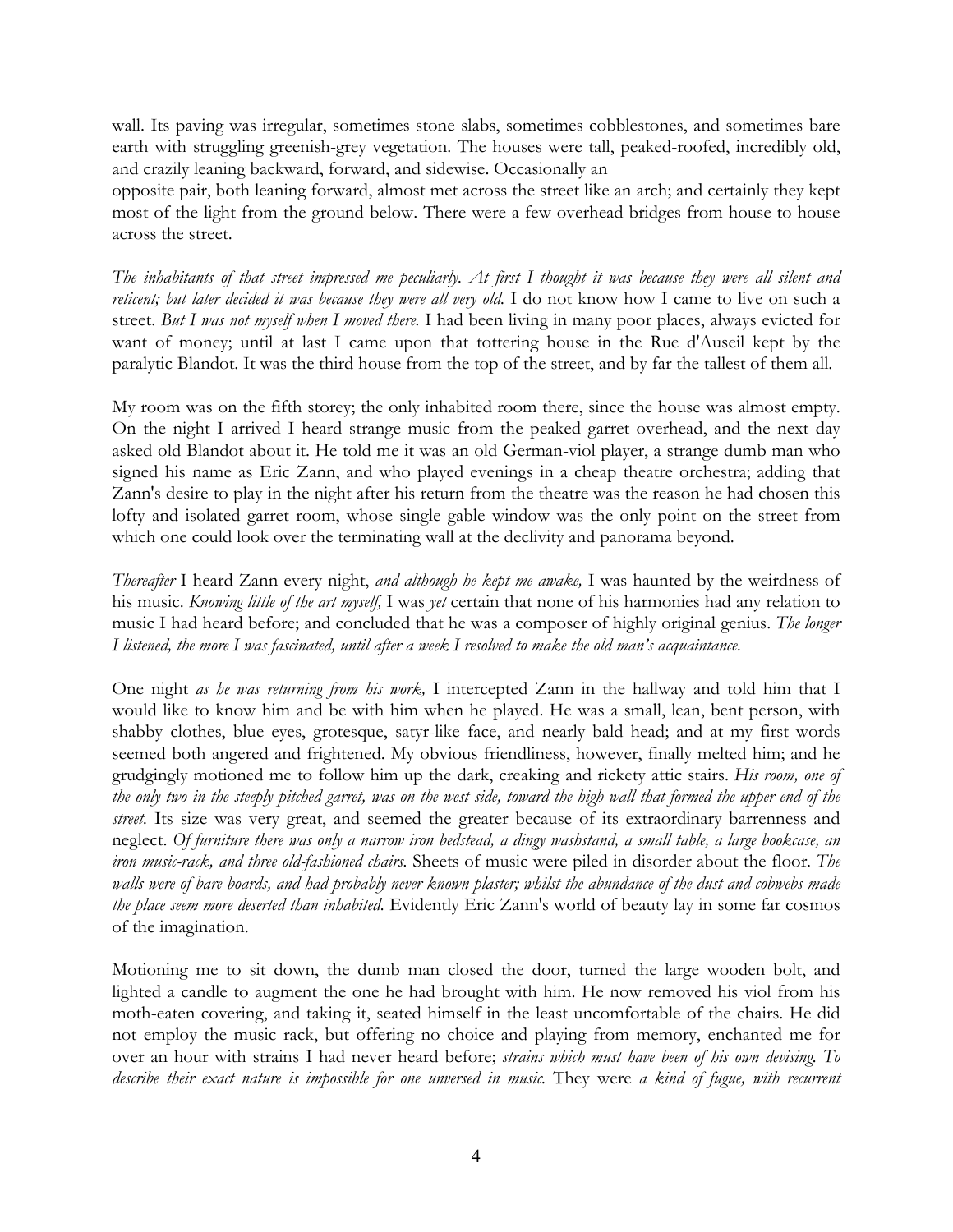*passages of the most captivating quality, but to me were* notable for the absence of any of the weird notes I had overheard from my room below on other occasions.

Those haunting notes *I had remembered, and* had often hummed *and whistled* inaccurately to myself, *so when the player at length laid down the bow* I asked him if he would render some of them. *As I began my request the wrinkled satyr-like face lost the bored placidity it had possessed during the playing, and seemed to show the same curious mixture of anger and fright which I had noticed when I had first accosted the old man. For a moment I was inclined to use persuasion, regarding rather lightly the whims of senility;* and even tried to awaken my host's weirder mood by whistling a few of the strains to which I had listened the night before. *But I did not pursue this course for more than a moment; for* when the dumb musician recognized the whistled air his satyr-like face grew suddenly distorted with an expression wholly beyond analysis, and his long, old, bony right hand reached out to stop my mouth and silence the crude imitation. As he did this he *further demonstrated his eccentricity by casting a startled* glanced toward the lone curtained window, as if fearful of some intruder—a *glance doubly absurd, since the garret stood high and inaccessible above all the adjacent roofs, this window being the only point on the steep street, as the concierge had told me, from which one could see over the wall at the summit.* 

*The old man's glance brought Blandot's remark to mind, and with a certain capriciousness I felt a wish to look out over the wide and dizzying panorama of moonlight roofs and city lights beyond the hilltop, which of all the dwellers in the Rue d'Auseil only this crabbed musician could see. I moved toward the window and would have drawn aside the nondescript curtains, when with a frightened rage even greater than before, the dumb lodger was upon me again; this time motioning with his head toward the door as he nervously strove to drag me thither with both hands. Now thoroughly disgusted with my host, I ordered him to release me, and told him that I would go at once. His clutch*  relaxed, and as he saw my disgust and offense, his own anger seemed to subside. He tightened his relaxing grip, but *this time in a friendly manner, forcing me into a chair; then with the appearance of wistfulness crossing to a littered table, where he wrote many words with a pencil, in the laboured French of a foreigner.* 

*The note which he finally handed me was an appeal for tolerance and forgiveness. Zann said that he was old, lonely, and afflicted with strange fears and nervous disorders connected with his music and with other things. He had enjoyed my listening to his music, and wished I would come again and not mind his eccentricities. But he could not play to another his weird harmonies, and could not bear hearing them from another; nor could he bear having anything in his room touched by another. He had not known until our hallway conversation that I could overhear his playing in my room, and now asked if I would arrange with Blandot to take a lower room where I could not hear him in the night. He would, he wrote, defray the difference in rent.* 

*As I sat deciphering the execrable French, I felt more lenient toward the old man. He was a victim of nervous and physical suffering as was I; and my metaphysical studies had taught me kindness. In the silence there came a slight sound from the window—the shutter must have rattled in the night wind, and for some reason I started almost as violently as did Eric Zann. So when I had finished reading, I shook my host by the hand, and departed as a friend.* 

*The next day Blandot gave me a more expensive room on the third floor, between the apartments of an aged moneylender and the room of a respectable upholsterer. There was no one on the fourth floor.* 

*It was not long before I found that Zann's eagerness for my company was not as great as it had seemed while he was persuading me to move down from the fifth storey. He did not ask me to call on him, and when I did call he appeared uneasy and played listlessly. This was always at night—in the day he slept and would admit no one. My liking for*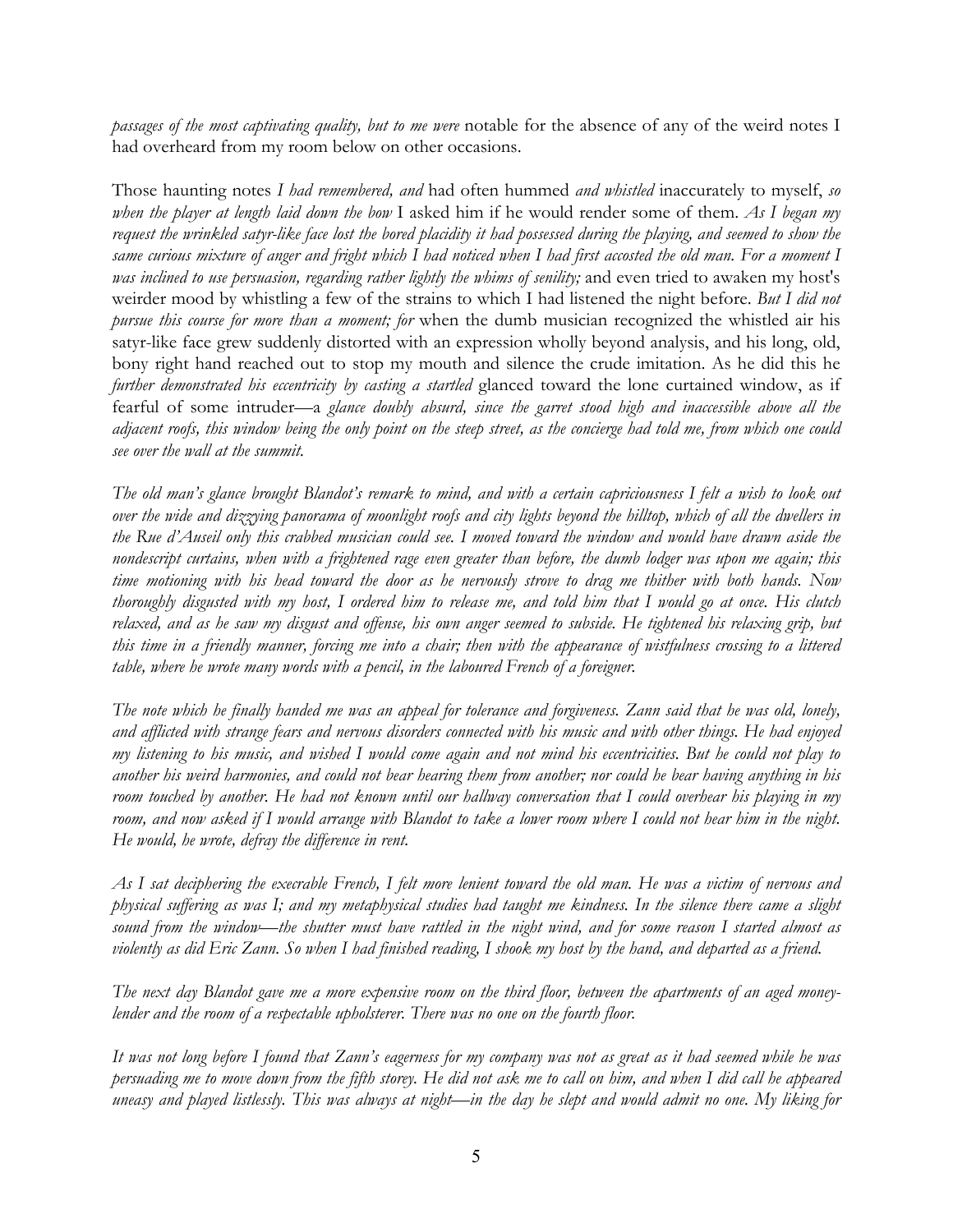*him did not grow, though the attic room and the weird music seemed to hold and odd fascination for me.* I had a curious desire to look out of that window, over the wall and down the unseen slope at the glittering roofs and spires which must lie outspread there. [But Zann motioned me away and I departed. (not in the original)] Once I went up to the garret during theatre hours, when Zann was away, but the door was locked.

*What I did succeed in doing was to overhear the nocturnal playing of the dumb old man. At first I would tip-toe up to my old fifth floor, then, I grew bold enough to climb to the last creaking staircase to the peaked garret.* There in the narrow hall, outside the bolted door with the covered keyhole, I often heard sounds which filled me with an indefinable dread—the dread of vague wonder and brooding mystery. It was not that the sounds were hideous, for they were not; but that they held vibrations suggesting nothing on this globe of earth. Certainly, Eric Zann was a genius of wild power. As the weeks passed, the playing grew wilder, whilst the old musician acquired an increasing haggardness and furtiveness pitiful to behold. He now refused to admit me at any time, and shunned me whenever we would meet on the stairs.

Then one night as I listened at the door, I heard the shrieking viol swell into a chaotic babel of sound; a pandemonium which would have led me to doubt my own shaking sanity had there not come from behind that barred portal a piteous proof that the horror was real—the awful, inarticulate cry which only a mute can utter, and which rises only in moments of the most terrible fear or anguish. I knocked repeatedly at the door, but received no response. *Afterward I waited in the black hallway, shivering with cold and fear, till I heard the poor musician's feeble effort to rise from the floor by the aid of a chair. Believing him conscious after a fainting fit, I renewed my rapping, at the same time calling out his name reassuringly.* I heard Zann stumble to the window and close both shutter and sash, then stumble to the door, which he falteringly unfastened to admit me. This time his delight at having me present was real; for his distorted face gleamed with relief while he clutched at my coat as a child clutches at his mother's skirts.

Shaking pathetically, the old man forced me into a chair. He sank into another, beside which his viol and bow lay carelessly on the floor. He sat for some time inactive, nodding oddly, but having a paradoxical suggestion of intense and frightened listening. *Subsequently he seemed to be satisfied, and crossing to a chair by the table* wrote a brief note, handed it to me, and returned to the table, where he began to write rapidly and incessantly. The note implored me in the name of mercy, and for the sake of my own curiosity, to wait where I was while he prepared a full account in German of all the marvels and terrors which beset him. *I waited, and the dumb man's pencil flew.* 

*It was perhaps an hour later,* while I *still* waited and while the old musician's feverishly written sheets continued to pile up, *that* I saw Zann start *as from the hint of a horrible shock. Unmistakably* he was looking at the curtained window and listening shudderingly. I half fancied I heard a sound myself; *though it was not a horrible sound, but rather an exquisitely low and infinitely distant musical note, suggesting a player in one of the neighboring houses, or in some abode beyond the lofty wall over which I had never been able to look.* (a shriller, steadier note that was not from the viol; a calm deliberate, purposeful, mocking note from far away in the West. [out of sequence here]) Upon Zann the effect was terrible, for, dropping his pencil, *suddenly* he rose, seized his viol, and commenced to rend the night with the wildest playing I had ever heard from his bow *save when listening at the barred door.*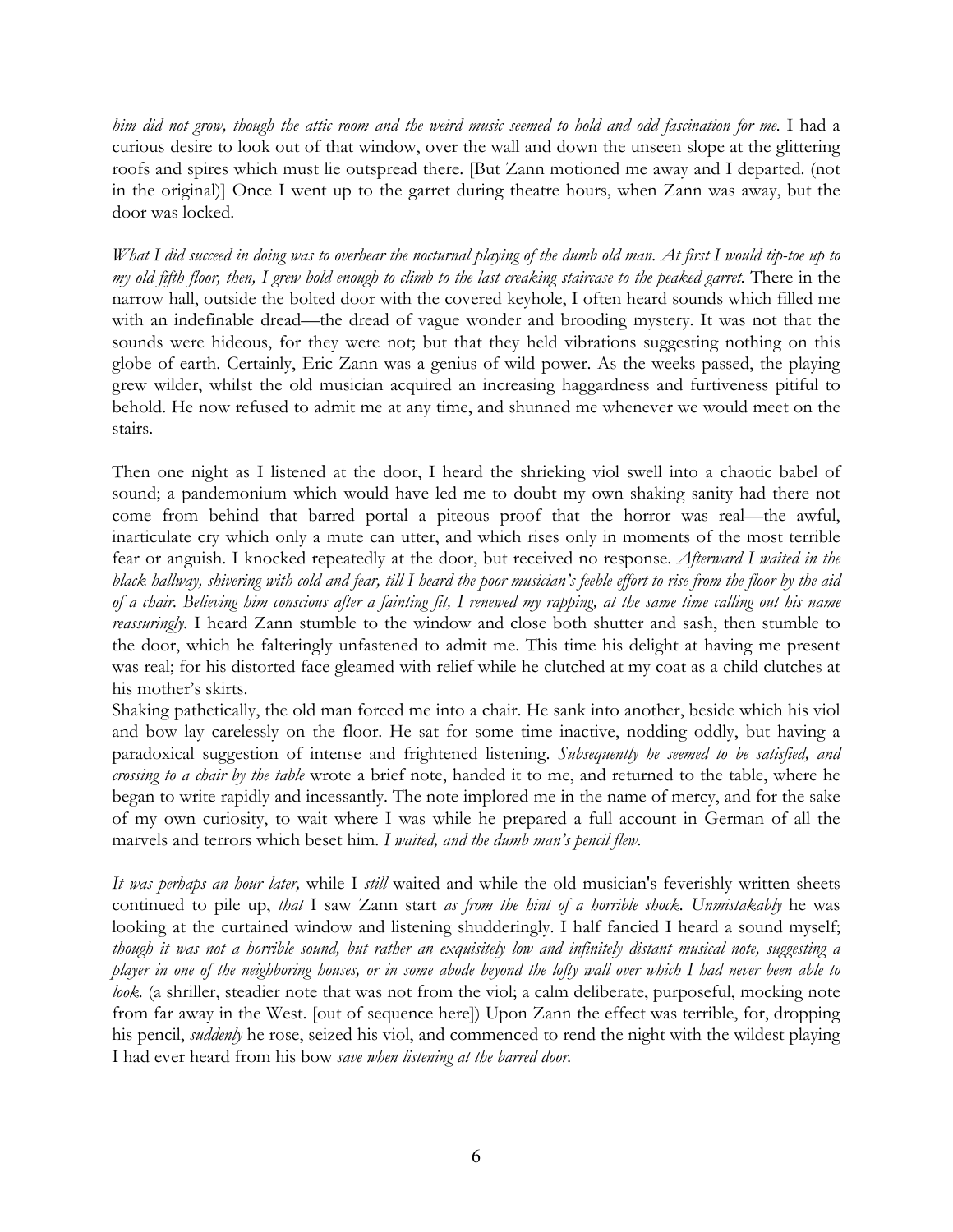It would be useless to describe the playing of Eric Zann on that dreadful night. It was more horrible than anything I had ever overheard, because I could now see the expression of his face, *and could realize that this time the motive was* stark fear. He was trying to make a noise; to ward something off or drown something out—what, I could not imagine *awesome though I felt it must be. The playing grew fantastic, delirious, and hysterical, yet kept to the last the qualities of supreme genius which I knew this strange old man possessed. I recognized the air—it was a wild Hungarian dance popular in the theatres, and I reflected for a moment that this was the first time I had ever heard Zann play the work of another composer.* 

Louder and louder, wilder and wilder, mounted the shrieking and whining of that desperate viol. The player was dripping with perspiration and twisted like a monkey, always looking frantically at the curtained window. In his frenzied strains I could almost see shadowy satyrs and bacchanals dancing and whirling insanely through the seething abysses of clouds, smoke and lightening.

*At this juncture* the shutter began to rattle in a howling night wind which had sprung up outside as if in answer to the mad playing within. Zann's screaming viol now outdid itself, emitting sounds I had never thought a viol could emit. The shutter rattled more loudly, unfastened, and commenced slamming against the window. The glass broke, and the chill wind rushed in, making the candles sputter *and rustling the sheets of paper on the table where Zann had begun to write his horrible secret.* I looked at Zann. His blue eyes were bulging, glassy, sightless, and the frantic playing had become a blind, mechanical unrecognizable orgy that no pen could even suggest.

A sudden gust, stronger than the others, caught up the manuscript and bore it toward the window. I followed the flying sheets in desperation, but they were gone before I reached the demolished panes. Then I remembered my old wish to gaze from this window, the only window in the Rue d'Auseil from which one might see the slope beyond the wall, and the city outspread beneath. It was very dark, but the city's lights always burned, and I expected to see them there amidst the rain and wind. Yet when I looked from that highest of all gable windows, looked while the candles sputtered and the insane viol howled with the night wind, I saw no city spread below, and no friendly lights gleamed from remembered streets, but only the blackness of space illimitable; unimagined space alive with motion and music, and having no semblance of anything on earth. As I stood there looking in terror, the wind blew out both the candles in that ancient garret, leaving me in a savage and impenetrable darkness with chaos and pandemonium before me, and the demon madness of that night-baying viol behind me.

I staggered back in the dark, without the means of striking a light, crashing against the table, overturning a chair, and finally groping my way to the place where the blackness screamed with chocking music. To save myself and Eric Zann I could at least try, whatever the powers opposed to me. Suddenly out of the blackness the madly sawing bow struck me, and I knew I was close to the player. I felt ahead, touched the back of Zann's chair, and then found and shook his shoulder in an effort to bring him to his senses. He did not respond, and still the viol shrieked on without slackening. I moved my hand to his head, whose mechanical nodding I was unable to stop, and shouted in his ear that we must both flee from the unknown things of the night. But he neither answered me nor abated the frenzy of his music, while all through the garret strange currents of wind seemed to dance in the darkness. When my hand touched his ear I shuddered, though I knew not why—knew not till I felt the still face; the ice-cold, stiffened, unbreathing face whose glassy eyes bulged uselessly into the void. And then, by some miracle, finding the door and the large wooden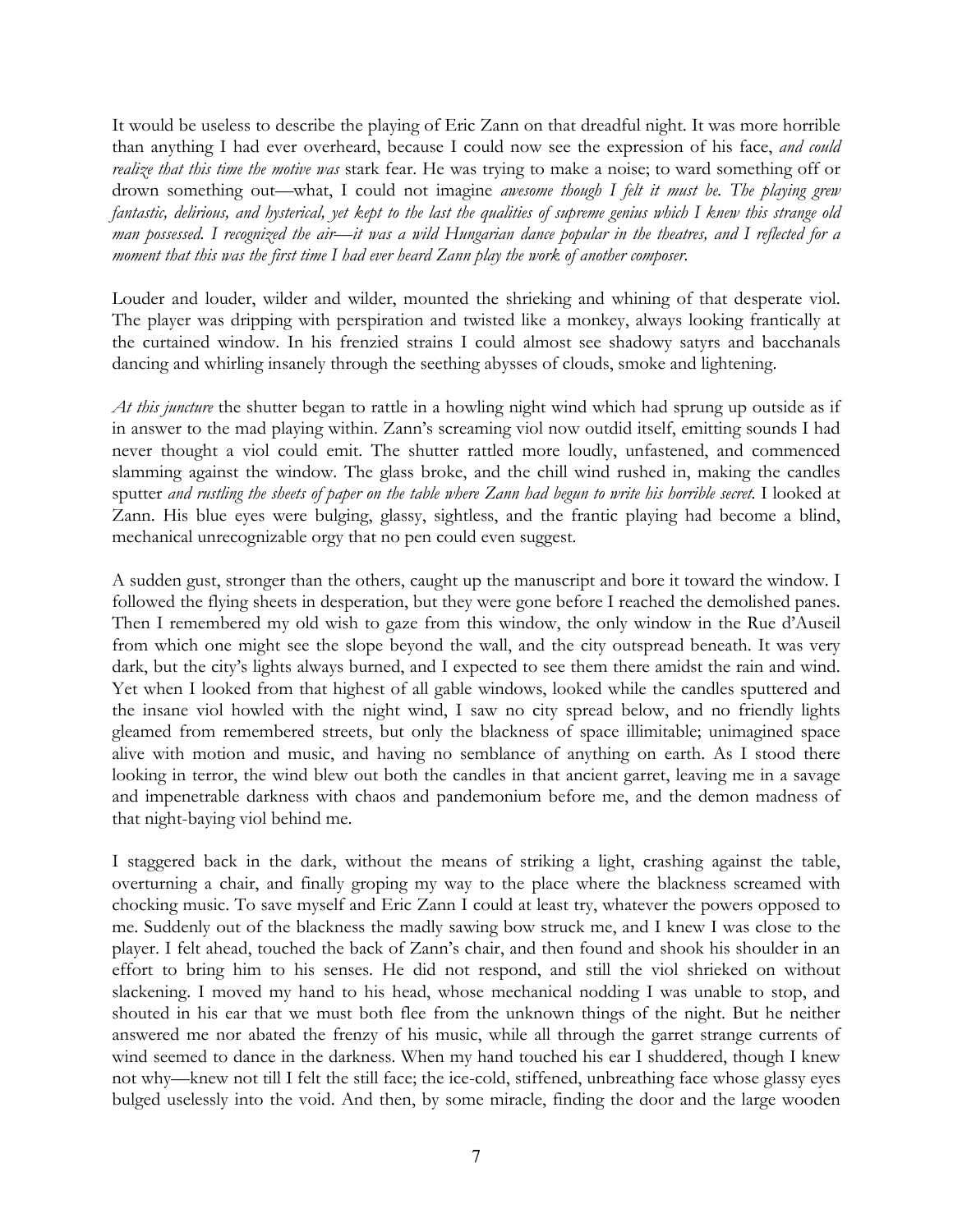bolt, I plunged wildly away from that glassy-eyed thing in the dark, and from the ghoulish howling of that accursed viol whose fury increased even as I plunged.

Leaping, floating, flying down those endless stairs through the dark house; racing mindlessly out into the narrow, steep, ancient street of steps and tottering houses; clattering down steps and over cobbles to the lower streets and the putrid canyon-walled river; panting across the great dark bridge to the broader, healthier streets and boulevards we know; all these are terrible impressions that linger with me. And I recall that there was no wind, and that the moon was out, and that all the lights of the city twinkled.

Despite my most careful searches and investigations, I have never since been able to find the Rue d'Auseil. But I am not wholly sorry; either for this or for the loss in undreamable abysses of the closely-written sheets which alone could have explained the music of Eric Zann.

*The Music of Eric Zann.* H. P. Lovecraft

Reprinted by permission of Arkham House Publishers, Inc. and the Arkham's agents, Jabberwocky Literary Agency, PO Box 4558, Sunnyside, NY 11104-0558.

## RABBI NATHAN'S PRAYER (Rabbi Nathan of Bratslav) (Words in italic are not in the original)

Master *Master Master Master Master of of Master Master* of the Universe Help me! *Help me! Master Master Master Master Master Master Master help me! Help me!* You work in amazing ways. You work in amazing ways! *You work in amazing ways. Help me! Help me!* Your love is so powerful. *Your love is so powerful. Your love is so powerful. Help me. Help me.* Help me to be able to make myself happy at all times. *Help me. Help me to be able to make myself happy at all times. Help me. You work in amazing ways. You work in amazing ways. You work in amazing ways. Help me. Help me! Your love is so powerful. Your love is so powerful. Your love is so powerful. Help me. Help me. Help me to be able to make myself happy at all times. Help me. Help me to be able to make myself happy at all times. Help me! Help me!* I am broken and shattered *and broken and shattered. Master Master Master Your love is so powerful. Your love is so powerful. Your love love is so powerful.* Help me to be happy happy at all times. *Help me!*

## *FOUR FOR TOM*

Now That I Know How It Is (Rumi) (Words in italic are not in the original)

I'm here by the gate. Maybe you'll throw open a door and call. I'm drenched with being here, rambling drunk. Things dissolve around me, but I'm still sitting here.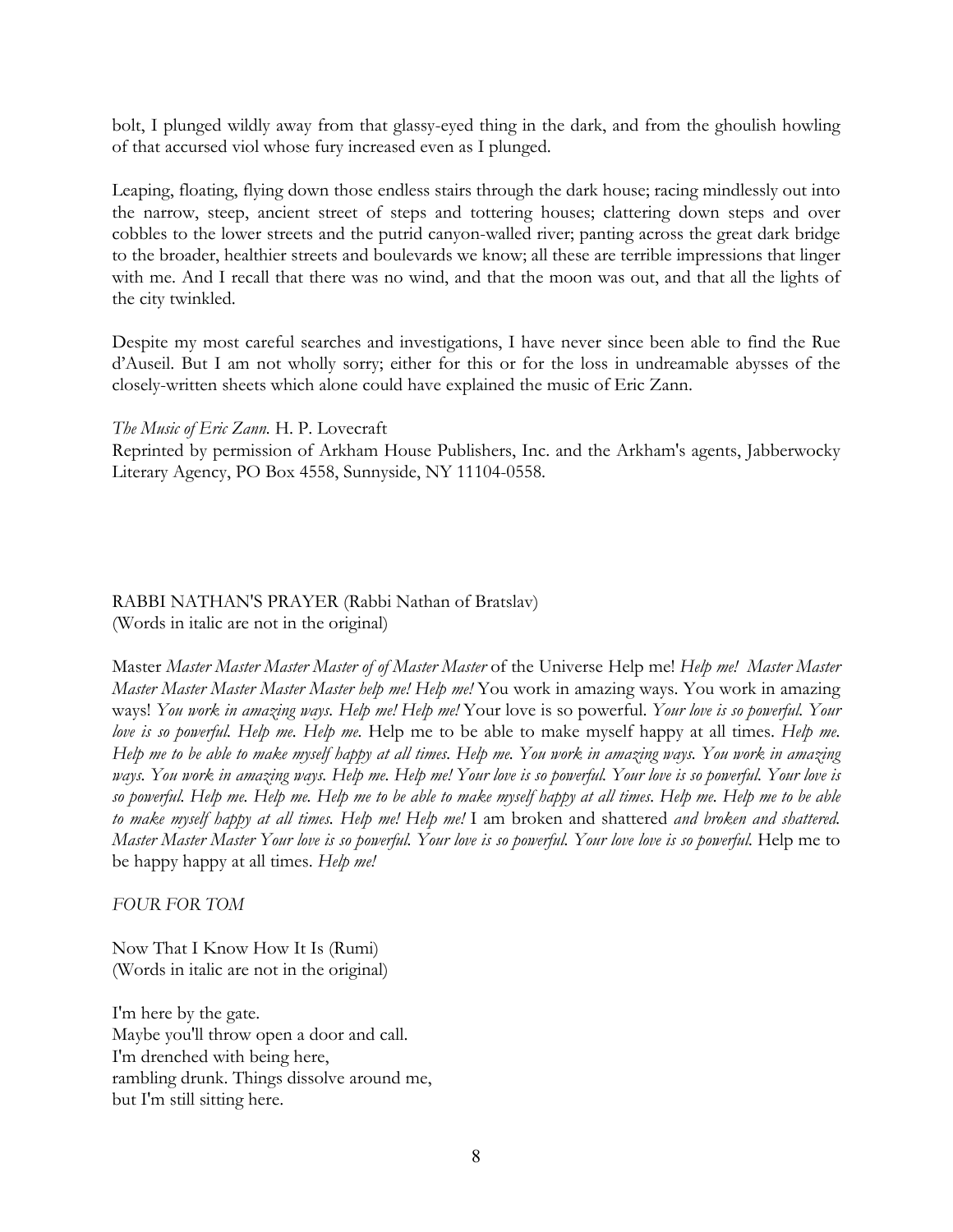One clap in the emptiness of space. New centuries begin. Laughter. A rose, a wise loveliness, the sun coming out brilliantly, on horse-back. All this day we'll be close, drinking and joking, close to your face. Whenever I say your face, *Whenever I say your face, Whenever I say your face,* my soul jumps out of its skin!

Is there some other roof somewhere? Any name other than yours? Any glass of wine other than this you bring me so perfectly? If I find my life, I'll never let go, *I'll never let go,* holding and twisting the cloth of your coat as in that dream when I saw you. *when I saw you.*

By this gate kings are waiting with me. *By this gate kings are waiting with me. Kings are waiting with me.* Your eyes, I'm lost remembering your eyes. *Your eyes* Look at us out here moaning with our shirts ripped open. *Look at us out here moaning with our shirts ripped open.* Anyone seeing your face and not obsessed with the sight is cold as a rock in the ground. What further curse could I put on him?

What's worse than having no word from you? Don't waste your life with those who don't see you. *those who don't see you* Stay with us. We're running across the beach, torn loose from friends, making friends with the sea. One flood moves in its sleep. One's confused out of its channel. One says All praise to God. Another, No strength but yours.

You are the sunlight come as wagon loads of presents and free wine for the poor. A rose looks up and the calyx rips open. The lute player with quick fingers sees your hands and stops and closes her eyes.

Who is the luckiest in this whole orchestra? The reed. Its mouth touches your lips to learn music. All reeds, sugar cane especially, think only of this chance. They sway in the cane-breaks, free in the many ways they dance.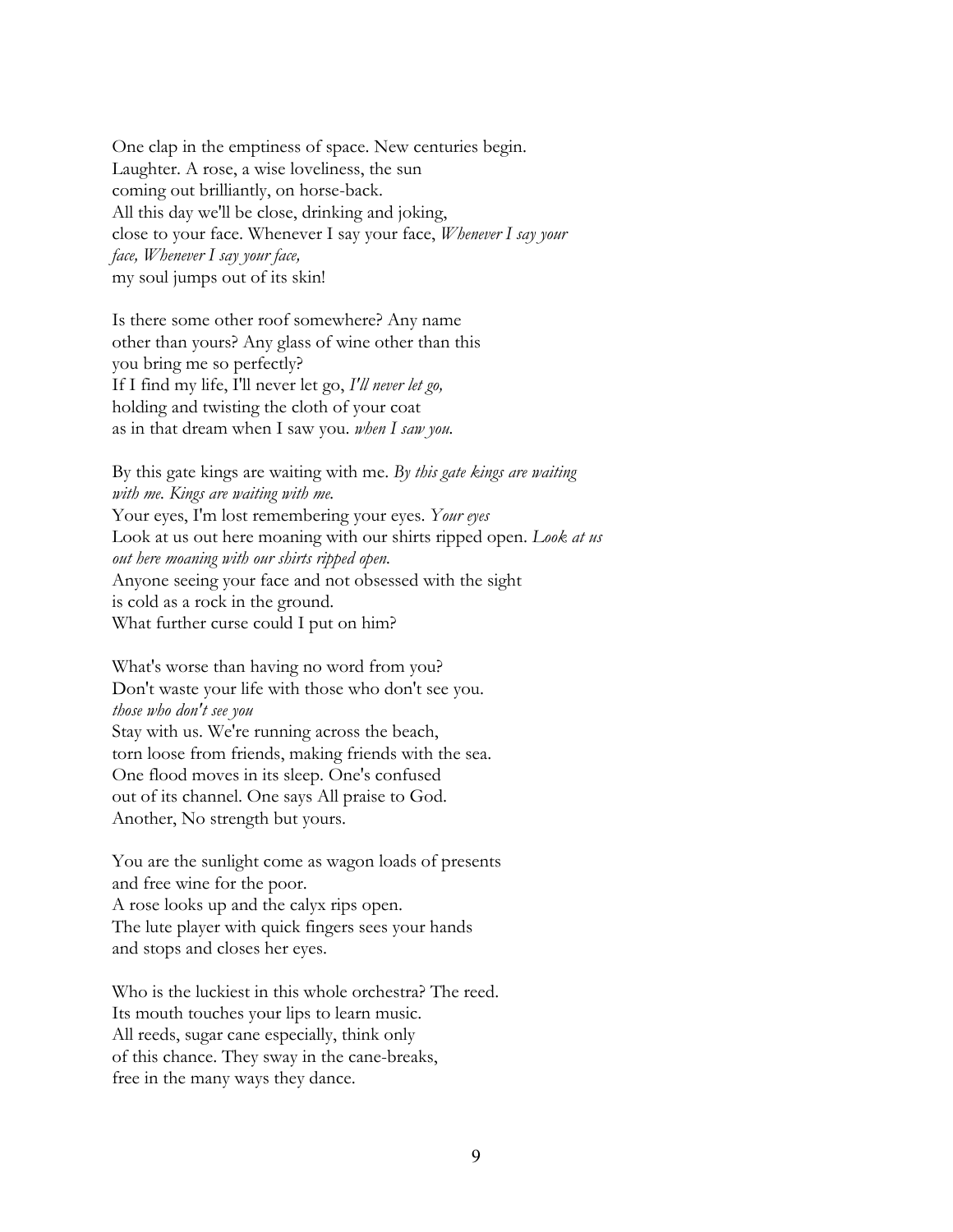Without you the instruments would die. One sits close beside you, Another takes a long kiss. The tambourine begs, Touch my skin so I can be myself. Let me feel you enter each limb bone by bone, that what died last night can be whole today.

Why live some soberer way *some soberer way...* and feel life ebbing out? *ebbing out?* I won't do it. *I won't do it. I won't do it.* Either give me enough wine or leave me alone, now that I know how it is *now that I know how it is* to be with you in a constant conversation. From *Open Secret.* Reprinted by permission of Threshold Books, Aptos, California.

Dissolver of Sugar (Rumi) (Words in italic are not in the original)

Dissolver of sugar, dissolve me, if this is the time. Do it gently with a touch of a hand, or a look. *If this is the time.* Every morning I wait at dawn. *Is this the time?* That's when it's happened before. Or do it suddenly like an execution. How else can I get ready for death? *Is this the time?*

You breathe without a body like a spark. You grieve, and I begin to feel lighter. You keep me away with your arm, but the keeping away is pulling me in. From *Open Secret.* Reprinted by permission of Threshold Books, Aptos California.

The Music (Rumi) (Words in italic are not in the original)

For sixty years I have been forgetful, every minute, *every minute, every minute,* but not for a second has the flowing toward me stopped or slowed. I deserve nothing. *nothing.* To day I recognize that I am the guest the mystics talk about. I play this living music for my Host. *for my Host.* Everything today is for the Host. From *Open Secret.* Reprinted by permission of Threshold Books, Aptos California.

Milarepa's Closing Verse (Milarepa) (Words in italic are not in the original)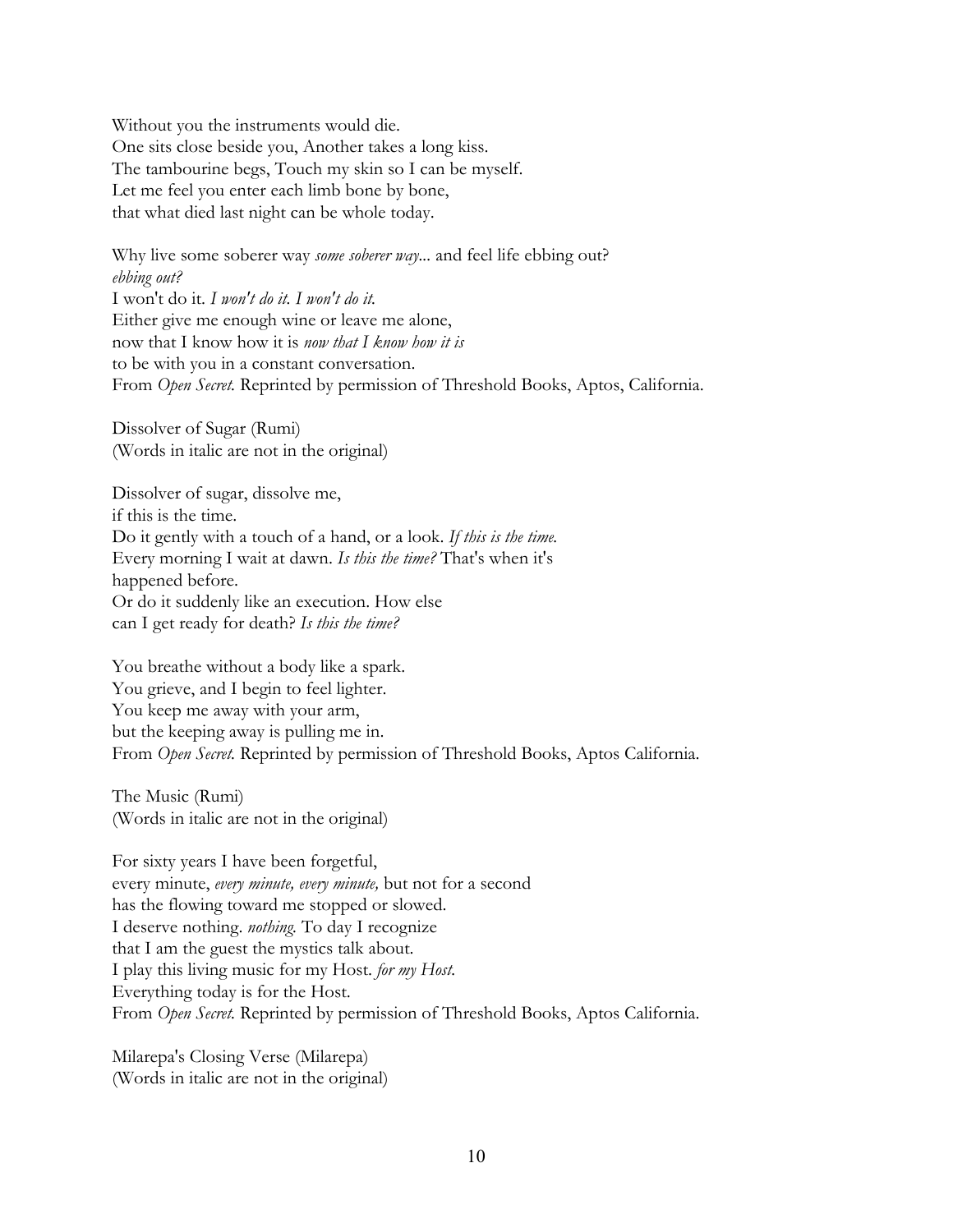I'm a yogin. *I'm a yogin. I'm a yogin.* A beggar who travels alone. A pauper who's got nothing. I left behind the land of my birth. Turned my back on my own fine house. And gave up my fertile fields. I stayed in mountain retreats. Practiced in rock caves in snow. And found food as the birds do. That's how its been up to now. There's no telling the day of my death, But I have a purpose before I die. That's the story of me the yogin; Now I'll give you some advice. Trying to control the events of this life, Trying *and trying* to be so clever, Always planning to manipulate your world, Involved in repetitive social relations . . . In the midst of these preparations for the future You arrive unaware at your final years. Not realizing your brow is knit with wrinkles, Not knowing your hair is turned white, Not seeing the skin of your eyes sink down, Not admitting the sag of your mouth and nose. Even while chased by the envoys of death You still sing and rejoice in pleasure. Not knowing if life will last till morning You still make plans for tomorrow's future Not knowing where rebirth will occur You still maintain a complacent contentment. Now's the time to get ready for death— That's my sincere advice to you; If its import strikes you, start your practice. *Milarepa's Closing Verse* reprinted by permission of Wisdom Publications Inc.

WHO SAYS WORDS (Rumi) (Words in italic are not in the original)

All day I think about it, then at night, *in the dark,* I say it. Where did I come from, and what should I be doing? I have no idea. My soul is from elsewhere, I'm sure of that, and I intend to end up there.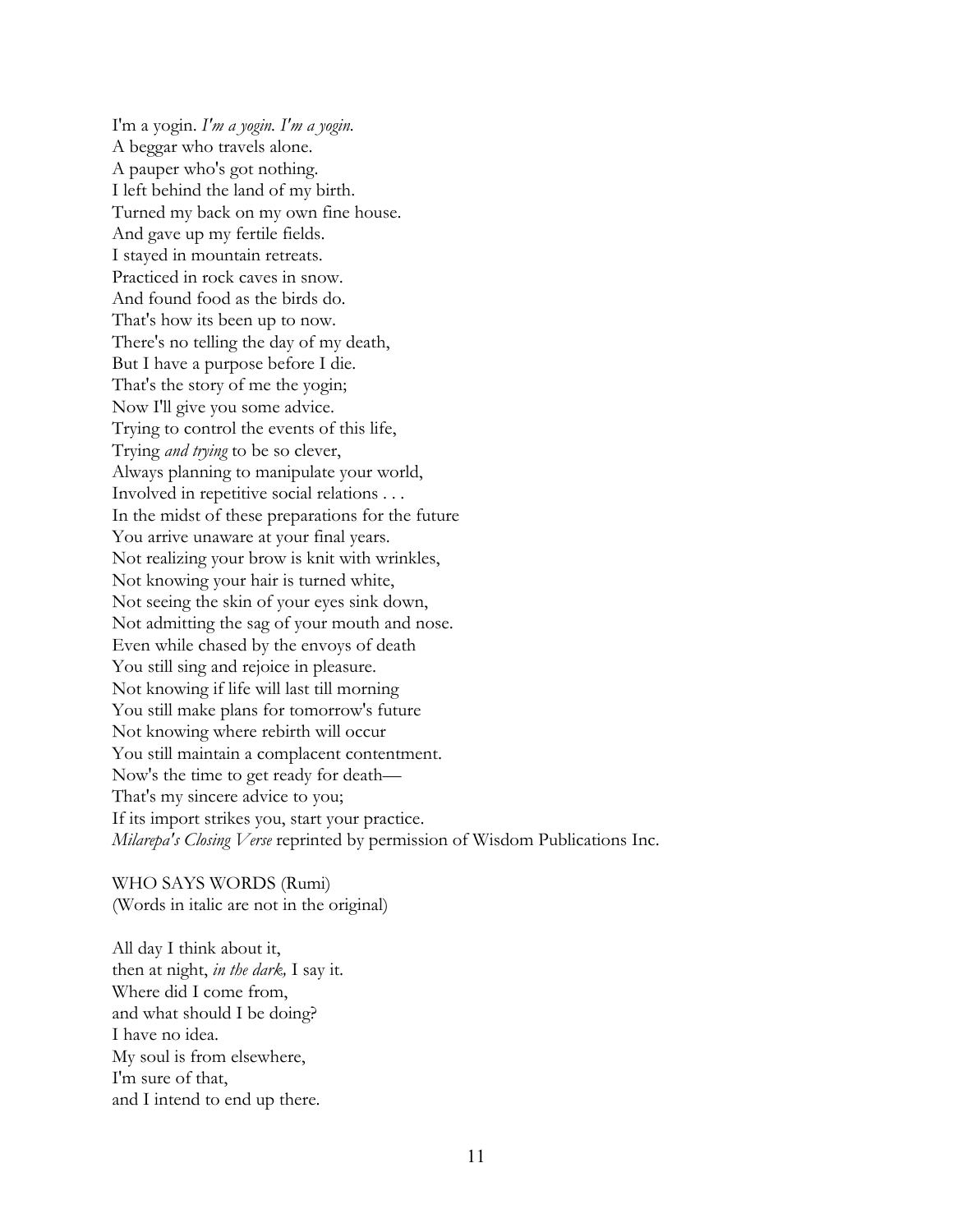This drunkenness began in some other tavern. When I get back around to that place, I'll be completely sober. Meanwhile, I'm like a bird from another continent, sitting in this aviary. The day is coming when I fly off, but who is it now in my ear, who hears my voice? Who says words with my mouth? *Who hears my voice?*  Who looks out with my eyes? *Who says words with my mouth? Who looks out with my eyes?*  What is the soul? I cannot stop asking. *What is the soul?*  If I could taste one sip of an answer, *if I could taste one sip of an answer, if I could taste one sip of an answer,*  I could break out of this prison for drunks. I didn't come here of my own accord, and I can't leave that way. Whoever brought me here will have to take me back. This poetry. I never know what I'm going to say. I don't plan it. When I'm outside the saying of it, I get very quiet and rarely speak at all. From *Open Secret.* Reprinted by permission of Threshold Books, Aptos, California.

**Stephen Dickman** earned his B.A. in music composition and theory in 1965 from Bard College, where he studied with Jacob Druckman, and an M.F.A. in 1968 from Brandeis University, which he attended on a fellowship, studying with Arthur Berger and Harold Shapero. While he was at Brandeis, he received two BMI Student Composer Awards (1968 and 1969) and the Columbia University Joseph H. Bearns Prize (1969). Following a fellowship to the Berkshire Music Center at Tanglewood (1968), he moved to New York City. There with playwright Richard Foreman, Dickman wrote his first opera, *Real Magic In New York,* a radically minimalist work that was premiered at the Film Makers Cinematheque in Soho in 1970. After a New York Composer's Forum in 1971, he was awarded a Fulbright to Rome (1971–1972). He remained in Europe and Asia for four years. While traveling, he wrote *Musical Journeys,* four volumes exploring primary musical ideas.

In 1973 Dickman was invited to Bombay, India, to study *sarangi* (a bowed Indian instrument) with Pandit Ram Narayan. This work led to his *Song Cycle for Three Violins and Three Sopranos,* settings of the poetry of Jalal al-Din Rumi. Continuing his exploration of scales inspired by his study of Indian music, Dickman wrote *The Wheels Of Ezekiel* (1985) for chamber orchestra and *Trees and Other Inclinations* (1983) for piano and *Orchestra by the Sea* (1983) for full orchestra. His *Maximus Song Cycle* (1986), with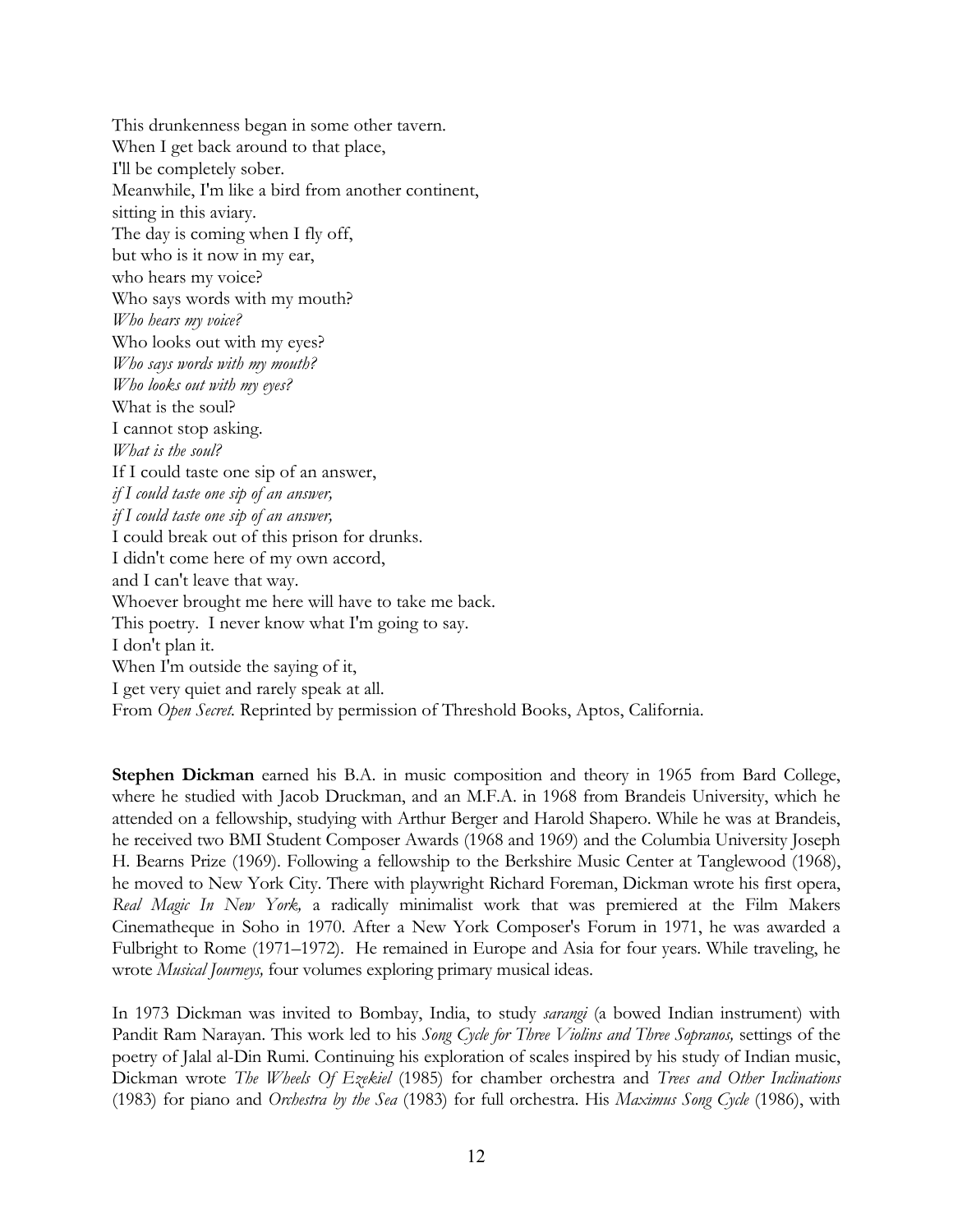poetry by Charles Olson, was premiered in 1987. Also in 1987 Stephen Dickman began a collaboration with librettist Gary Glickman on a new opera, *Tibetan Dreams.* In 1989 this work received the National Endowment for the Arts, Artist as Producer/New American Works Award. With the help of this grant the opera was completed and produced in New York City in October of 1990 at the Cunningham Dance Studio.

Currently Dickman is working on a musical, *The Violin Maker,* by playwright Dicky Nesenger. *Who Says Words* for baritone and cello, *Words/No More* for vocal quartet and selections from the *Duets* were performed at Weill Recital Hall in May 1996 in Thomas Buckner's concert series, "Interpretations." Dickman also founded and organized a music series, "New Music in the Hamptons." He has also been awarded an American Composers Forum Commission to set the words of a Montauk Native American in celebration of the 350th Birthday of East Hampton in 1998.

Over the past thirty years, baritone **Thomas Buckner** has achieved notable success as an innovative performer of some of the most adventurous music of the twentieth century. Through his work with both established and emerging contemporary composers and improvisers, Buckner continues to be a pioneer in a wide range of musical contexts, mixing genres and breaking barriers in his continuing pursuit of the yet-to-be-imagined. Recent performances include: a duo concert with Cecil Taylor at the Festival of Music of Extended Duration in Prague; the world premier of Roscoe Mitchell's "Fallen Heroes," with the Orchestra of the S.E.M. Ensemble at Lincoln Center and at the Prague Spring Festival; a duo concert with pianist Varyan Weston at the Zyd Netherlands Jazz Festival; and Robert Ashley's "When Famous Last Words Fail You," with the American Composers Orchestra at Carnegie Hall. Buckner's three solo CDs, "Full Spectrum Voice," "Sign of the Times," and "Inner Journey," all feature commissioned works by an impressive array of composers and are available on the Lovely Music label. Since 1989 he has co-produced the contemporary music series Interpretations with the World Music Institute in New York City.

Versatile soprano **Elizabeth Farnum** specializes in twentieth-century music and is an active performer in the oratorio and recital fields. In demand for her performances of new music, she has premiered pieces by Luciano Berio, Tristan Keuris, and John Schlenck at Alice Tully Hall. Other premieres include Charles Wuorinen's "Fenton Songs*,*" Toby Twining's *Requiem,* James Bassi's "Carol Symphony," Anthony Braxton's opera, *Shala Fears for the Poor* (in which she created the role of Alva), and Roland Moser's "Nach Deutsche Volksliederen," with the modern music ensemble Parnassus. Elizabeth is a member of the Rialto Ensemble and the early-music group Pomerium, and has appeared as soloist with the Waverly Consort, Musica Sacra, Bach Works, and the New York Virtuoso Singers. Ms. Farnum is featured on recordings of Koch International, Helicon, Bis, Vox, and North/South Records, and her world premiere recording of the songs of Kaikhosru Sorabji is scheduled to be released in 2000. She has recorded four CDs for Deutsche Grammophon with Pomerium, the third of which was nominated for a Grammy.

Presently living in New York City, cellist **Michael Finckel** maintains a busy schedule as a performer, teacher, and conductor. As a soloist and chamber musician he has appeared in concert halls and venues throughout the United States and Europe. Currently a member of the Eberli Ensemble, he has been a member and guest performer with numerous chamber ensembles including the Ysaye, Audubon, Atlantic, and Meridian string quartets, the Omega Ensemble, and the New England Arts Ensemble. As an advocate of the music of our time, he has performed with some of New York's leading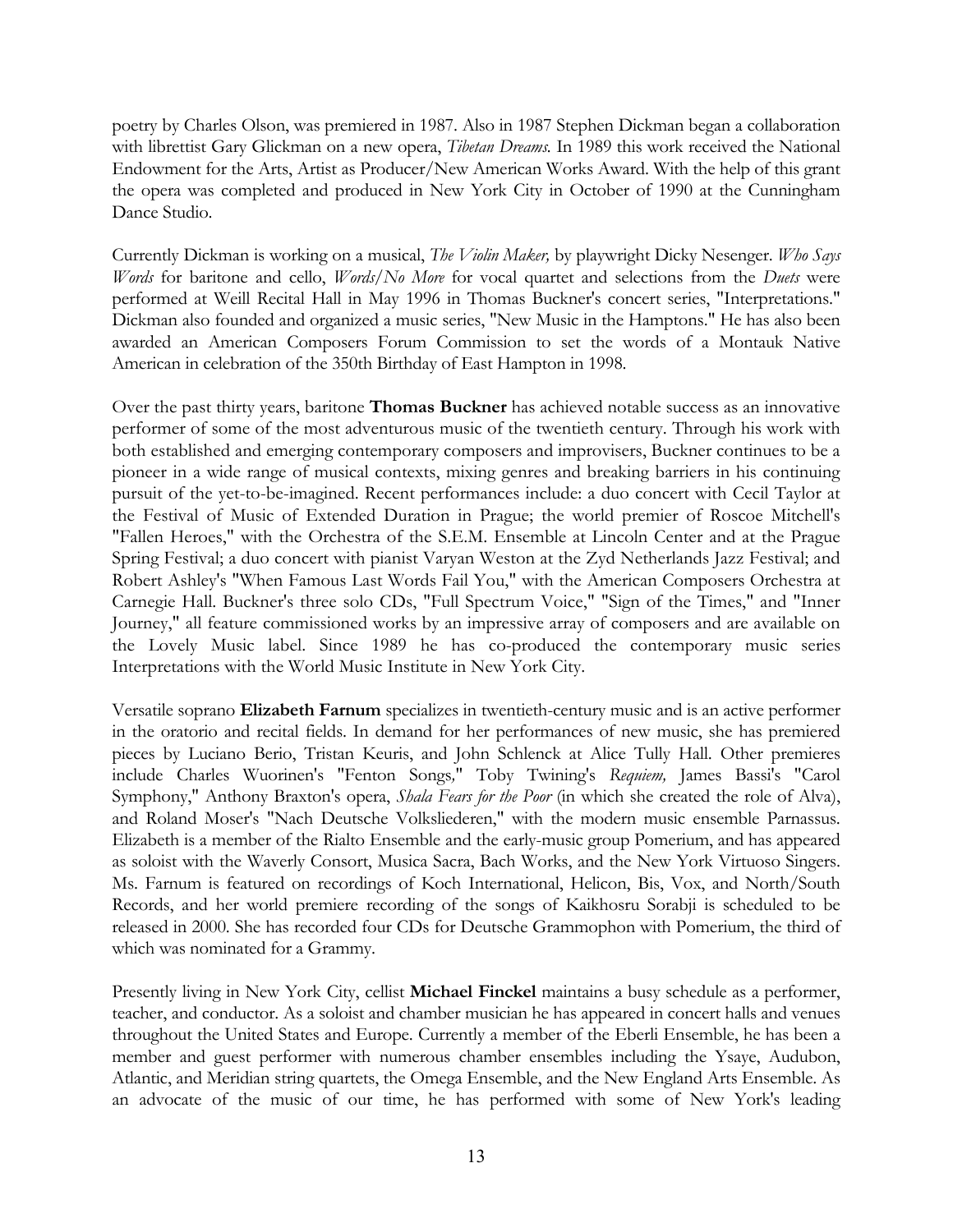contemporary music ensembles, including the Group for Contemporary Music, The New York New Music Ensemble, Speculum Musicae, Steve Reich and Musicians, The Contemporary Chamber Ensemble, the Orchestra of Our Time, the S.E.M. Ensemble, the American Composer's Orchestra, and the New York Philharmonic "Rug Series Concerts" under Pierre Boulez. In 1992 he was appointed music director of the Sage City Symphony in Bennington, Vermont, a community orchestra nationally recognized for its commissioning program. A proponent of expanding the literature for cello through presenting new compositions by living composers, he has participated in several hundred premiere performances and has recorded new works for Vanguard, Vox/Candide, CRI, and ECM/Warner Bros.

**Gregor Kitzis,** violin, has performed and recorded with The Orchestra of St. Luke's, Blanche Moyse's New England Bach Festival, Concordia, and Bang on a Can's Spit Orchestra, as well as with new music groups including Ensemble 21, North/South Consonance, Essential Music, Common Sense, The Group for Contemporary Music, and the Crosstown, Xenakis, and S.E.M. Ensembles, and bands including Songs From a Random House, Gawk, Church of Betty, and Voltaire, playing everything from solo and chamber music recitals and Broadway shows to rock, ragtime, klezmer, Indian, and tango in venues ranging from Carnegie, Merkin, Avery Fisher and Alice Tully halls to CBGB's, The Kitchen, The Knitting Factory, Saturday Night Live, Live From Lincoln Center, and the David Letterman, Rosie O'Donnell and Jay Leno shows as well as new-music and jazz festivals throughout the U.S., Canada, and Europe. He has worked with artists ranging from Anthony Braxton, Elliot Sharp, and Don Byron to John Cage, Morton Feldman, Elliot Carter, and George Crumb. Of his performance of Nils Vigeland's "Ives Music," *The New York Times* called it, "scratchier and more mistuned than even Ives would have found amusing."

**Joseph Kubera,** piano, has gained international renown as a major interpreter of contemporary music. He has appeared at such major festivals as the Prague Spring, Berlin Inventionen Festival, and New Music America. Mr. Kubera has been awarded grants through the NEA Solo Recitalist Program, the Foundation for Contemporary Performance Arts, and other arts organizations. A leading proponent of the music of John Cage, he is one of the few pianists performing the difficult works from the fifties through the seventies; he has recorded the complete "Music of Changes" and the Piano Concert, and has toured with the Merce Cunningham Dance Company at Cage's invitation. Mr. Kubera is a core member of S.E.M. Ensemble, the Downtown Ensemble, and Roscoe Mitchell's New Chamber Ensemble, and he has performed with a broad range of New York ensembles including the Brooklyn Philharmonic, Essential Music, New York New Music Ensemble, and Steve Reich and Musicians. He has worked closely with such composers as Anthony Coleman, Alvin Lucier, Robert Ashley, LaMonte Young, and "Blue" Gene Tyranny. Solo recordings include Cage's "Music of Changes" on Lovely Music and Cowell's "Nine Ings" on New Albion. He has also recorded for the Wergo, O.O. Discs, 1750 Arch, and Opus One labels.

## **DISCOGRAPHY**

- *Love, The Hierophant*. Phyllis Bryn-Julson, Fabian Sydnor, Nancy Young, sopranos; Benjamin Hudson, Joel Lester, Carol Zeavin, violins; Arthur Weisberg, conductor. CRI SD 498.
- *My Love Makes Me Lonely.* Phyllis Bryn-Julson, Fabian Sydnor, Nancy Young, sopranos; Benjamin Hudson, Joel Lester, Carol Zeavin, violins; Arthur Weisberg, conductor. CRI SD 498.
- *The Song of the Reed.* Phyllis Bryn-Julson, Fabian Sydnor, Nancy Young, sopranos; Benjamin Hudson, Joel Lester, Carol Zeavin, violins; Arthur Weisberg, conductor. CRI SD 498.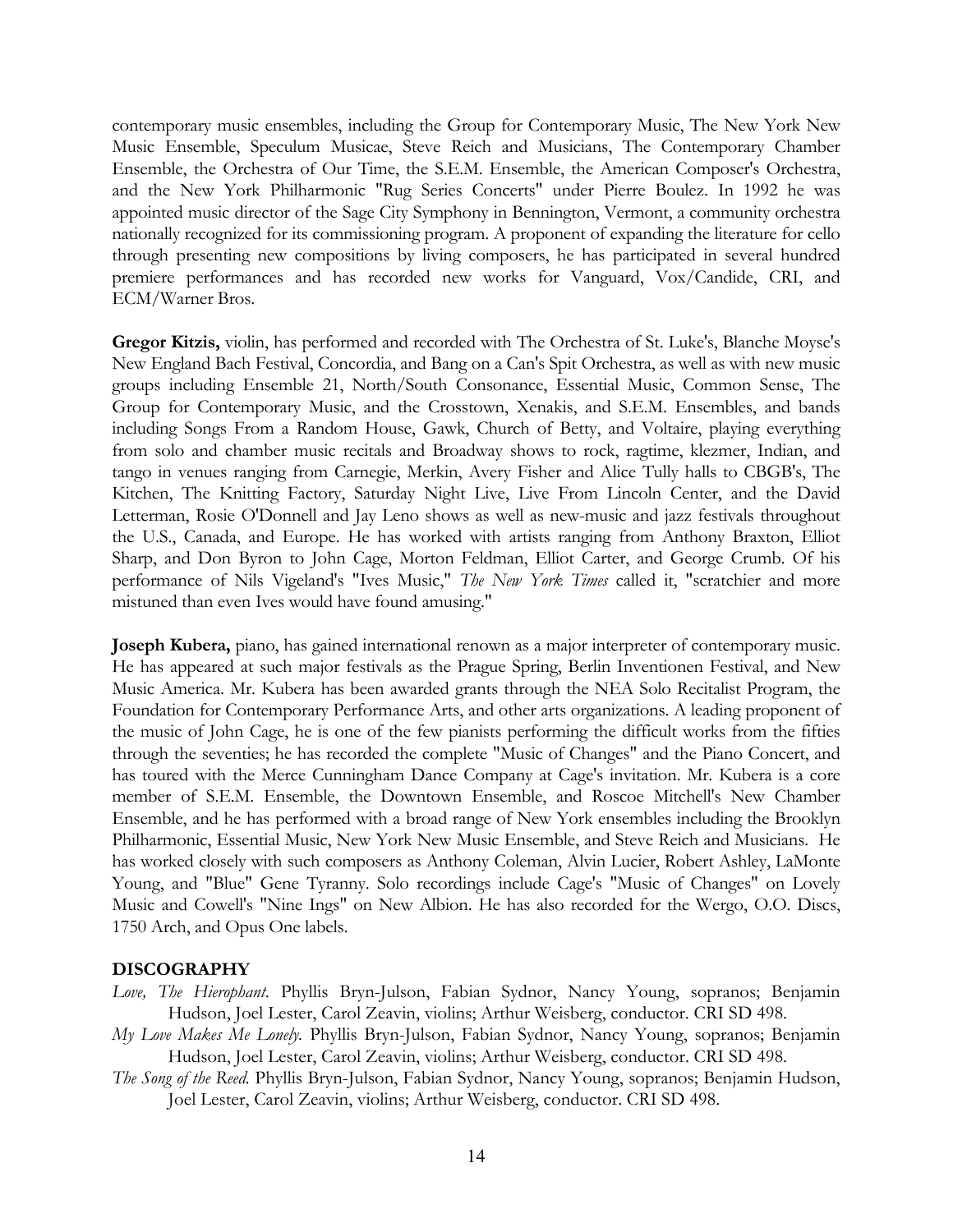*Trees and Other Inclinations.* Nils Vigeland, piano. Opus One Records 140. *The Wheels of Ezekiel.* North/South Consonance, Max Lifchitz conductor. Opus One Records 140.

#### **SELECTED BIBLIOGRAPHY**

Ardeo, Raphael. "Or am I Dreaming." *Ear Magazine,* April 1989.

Bertrand, Alvaro. "New Music Performed." *The East Hampton Star,* May 15, 1997.

Kozinn, Allan. " 'Tibetan Dreams,' New Stephen Dickman Opera." *The New York Times,* October 22, 1990.

Lindenberger, Herbert. *The History in Literature: Value, Genre, Institution.* Columbia University Press, New York, 1990.

Executive Producer: Thomas Buckner Producer: Steve Dickman Recording Engineer: Tom Hamilton Edited by Tom Hamilton Recorded at Systems Two in Brooklyn, NY Mastered by Nick Prout at Foothill Digital, New York Cover art: Ellen Frank, *Visitors* (1993). Copper leaf and tempera, 79" x 64" Cover design: Bob Defrin Design, Inc., NYC

*The Music Of Eric Zann* and *Four For Tom* were commissioned by Mutable Music Productions for Thomas Buckner. *Indian Wells* was premiered at The John Drew Theatre of Guild Hall, East Hampton, NY in 1988 by

Beatriz Roman. *Rabbi Nathan's Prayer* was premiered at the Bridgehampton Presbyterian Church in 1997 by Elizabeth

Farnum and Gregor Kitzis.

*Who Says Words* was premiered at the Weill Recital Hall of Carnegie Hall, New York, in 1996 by Thomas Buckner and Michael Finckel.

#### FOR NEW WORLD RECORDS:

Herman E. Krawitz, President; Paul Marotta, Managing Director; Paul M. Tai, Director of Artists and Repertory; Lisa Kahlden, Director of Information Technology; Virginia Hayward, Administrative Associate; Mojisola Oké, Bookkeeper; Ben Schmich, Production Associate.

RECORDED ANTHOLOGY OF AMERICAN MUSIC, INC., BOARD OF TRUSTEES: David Hamilton, Treasurer; Milton Babbitt; Emanuel Gerard; Adolph Green; Rita Hauser; Herman E. Krawitz; Arthur Moorhead; Elizabeth Ostrow; Don Roberts; Patrick Smith; Frank Stanton.

Francis Goelet (1926-1998), Chairman

1999 © 1999 Recorded Anthology of American Music, Inc. All rights reserved. Printed in USA.

## **STEPHEN DICKMAN (b. 1943) 80573-2 WHO SAYS WORDS**